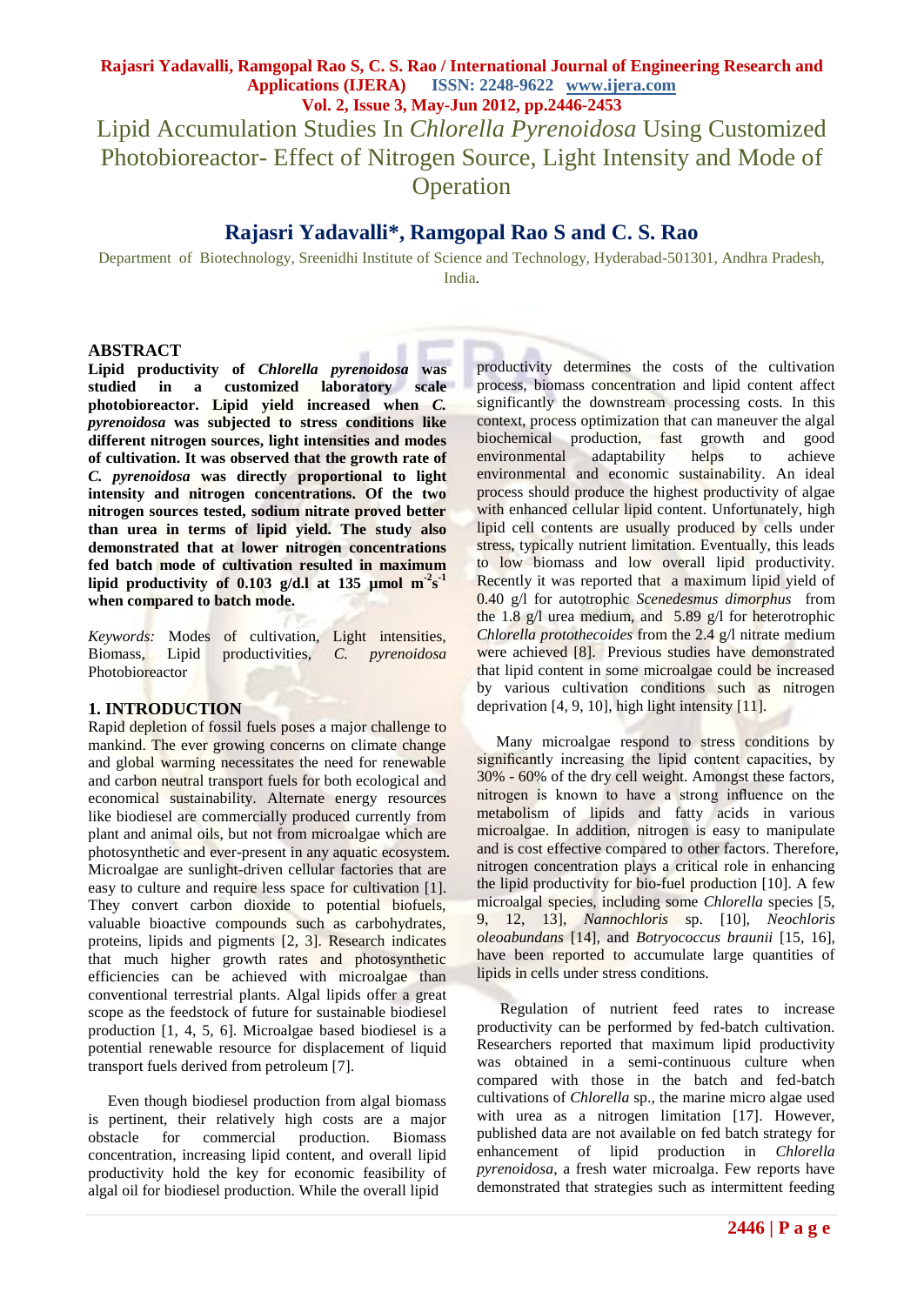of the nitrogen source and renewal rates used during fed batch cultivation mode improve lipid production [10].

 Hence this study was undertaken for observing the effect of different nitrogen sources under different light intensities in batch and fed batch modes of cultivation on the biomass and lipid productivities of *C. pyrenoidosa*. This study hypothesizes that these stress conditions might affect the growth rate and biochemical composition of microalgae.

#### **2. MATERIALS AND METHODS**

#### 2.1 Algal Strain and Inoculum Preparation

intensity tube lights and suspended CFL lamps delivering an overall light intensity of 110 µmol  $m^2s^{-1}$  and 135 µmol  $m^2s^{-1}$  in two different setups. This experimental setup is a power-saving method and useful in plant tissue and algal culture laboratories. Silver-tinted polyester film was fixed on all sides of culture racks to reflect the light. This method is simple, inexpensive and saves 50% electric energy by reducing the number of lights or thin wattage, thus contributing to energy conservation [19]. A test run was performed using 4 inverted bottles pumped with air and certain difficulties like back flow, intermixing, wall growth and settling of cells were encountered. These problems were overcome by using separate air pumps for each pair of bottles and plain, transparent, wide mouthed refrigerator bottles were used instead of soda bottles. By eliminating all the erroneous factors, a sustained and orderly growth conditions

*Chlorella pyrenoidosa* sp. (NCIM NO: 2738) was obtained termittant CO currily to the reactors at requier intervals of 3 h *Chioretta pyreholaosa* sp. (INCINT NO. 2756) was obtained intermittent  $CO_2$  supply to the reactors at regular intervals of 3 h from National Centre for Industrial Microorganisms (NCIM), and at a rate of 1.0 l(min. Air w Pune, India. Stock culture of *Chlorella pyrenoidosa* was grown<br>relationship in DC11 used is at 28% C under continuality reactors for reducing evaporation losses. Sampling was photoautotrophically in BG11 media at 28<sup>o</sup>C under continuous<br>light illumination in faus 100 ml hangil flashe. Besel we didone daily and the optical density of each sample was recorded. light illumination in four 100 ml borosil flasks. Basal medium<br>[19] was alightly we differ for we in this stady. Each line of the of the of the mode of operation nitrogen source was added on [18] was slightly modified for use in this study. Each litre of the  $BG11$  medium contained NaNO<sub>3</sub>-1.5g,  $K_2HPO_{\phi_{\text{O}}}^{T}$  has sampling was done on daily basis and the  $0.04$ g,MgSO<sub>4</sub>•7H<sub>2</sub>O-0.075g,CaCl<sub>2</sub>•2H<sub>2</sub>O-0.036g,  $0.006$ g,NaCO<sub>3</sub>-0.02g,H<sub>3</sub>BO<sub>3</sub>-0.00286g, and at a rate of 1.0 l/min. Air was humidified before it is sent  $K_2HPO_{\ell\text{-}}^{1000 \text{ H}}$  as the link tow bottles in the same initial<br>Citricacid<sub>entic</sub>al density of the samples was done on daily basis and the In Latitude of the samples was recorded for three more days.

 $0.00181g$ , $ZnSO_4$ <sup>•</sup>7H<sub>2</sub>O-0.00022g, Na<sub>2</sub>MoO<sub>4</sub>•2H<sub>2</sub>O-0.00039g<sub>7.4</sub> Experimental Design of Batch Mode Cultivation  $CuSO<sub>4</sub>•5H<sub>2</sub>O-0.00008g,$ 

 $Co(NO<sub>3</sub>)<sub>2</sub>•6H<sub>2</sub>O-0.00005g,(NH<sub>4</sub>)<sub>6</sub>Mo7O<sub>24</sub>.4H<sub>2</sub>O-0.003g,$ Na2EDTA-0.00001g. The inoculum was prepared

by transferring the cells from stock culture, and incubated enterproduced in the production were investigated, aseptically in a 1000 ml flask containing 700 ml of fresh  $\text{BG}_{11}^{\text{III}}$ media under continuous illumination of 34 µmol m<sup>-2</sup>s<sup>-1</sup> at 28<sup>o</sup>C for four days on an orbital shaker set at 120 rpm. A 4 day old culture was used as inoculum at 10% volume for the preparation of stock cultures. microalgal growth and lipid production were investigated, and cultivations were carried out in reactors containing BG11 medium with above mentioned nitrogen  $c$ <sup>o</sup> concentrations (Table 1). The initial biomass concentration at the inoculation time in all the runs was culture was used as inoculum at 10% volume for the preparation 1 g/l, and cultures were incubated for 8 days.

#### 2.5 Experimental Design of Fed Batch Mode Cultivation

The effects of urea and sodium nitrate concentration on

#### 2.2 Stock Culture

The effects of urea and sodium nitrate feed concentration

Stock culture was prepared in 1000 ml flasks by inoculating 39 microalgal growth and lipid production was ml of the 4 day old seed culture into 8 flasks, each containing concentration at the inoculation time in all the runs was 700 ml of sterilized, fresh BG11 media of varying concentrations of urea and sodium nitrate, respectively. Both low and high concentrations of urea and sodium nitrate were investigated in fed-batch cultivation. The initial biomass  $\frac{15}{2}$  g/l, and cultures were incubated for 8 days. The urea and sodium nitrate were added on fourth day of the culture period.

tested and denoted by LU, HU, LN, and HN (Table 1). The flasks were incubated for 4 days at  $28^{\circ}$ C in a continuous light, illumination of 110 µmol m<sup>-2</sup>s<sup>-1</sup>, on an orbital shaker set at 120<br>illumination of 110 µmol m<sup>-2</sup>s<sup>-1</sup>, on an orbital shaker set at 120 rpm. These cultures were used for inoculation into the photo-<br>his content was determined by measuring the bioreactors.

#### 2.3 Photobioreactor Assembly and Cultivation **Conditions**

used in the present study. *C. pyrenoidosa* was cultured in commercially available polycarbonate refrigerator bottles with 700 ml of working volume placed at  $26 \pm 1$  °C under continuous, cool white, fluorescent lights. Two rows with adequate provision for lighting 8 bottles on each side were fabricated with wood. All the 16 bottles were arranged in an inverted with wood. An the 10 bottles were arranged in an inverted and x is optical density at 600nm.<br>position on this supporting platform. The platform was provided support for illumination purposes which was fulfilled by high cool winte, into essem the state of the state of the contract was  $y = 1.0000$  .<br>provision for lighting 8 bottles on each side were fabricated and  $r = 9.839458706 \cdot 10^{-1}$  where y is DCW of algal cells

Fig 1 illustrates the lab scale customized photo-bioreactor set  $\mu_{\text{B}}$  ratios to ensure that the measured OD<sub>600</sub> values were in optical density of samples at  $600 \text{ nm}$  (OD<sub>600</sub>). The conversion factor was established by plotting OD600 versus DCW of a series of samples of different biomass concentrations. Samples were diluted by appropriate the range of 0.2–0.9. DCW of a sample was determined gravimetrically after drying and the algal cells were collected from samples with centrifugation  $(3,000 \times g, 10)$ min) and washed with water. Linear regression equation tehtained was y =  $1.038557658 \cdot 10^{-1}$  x -  $7.295013686 \cdot 10^{-4}$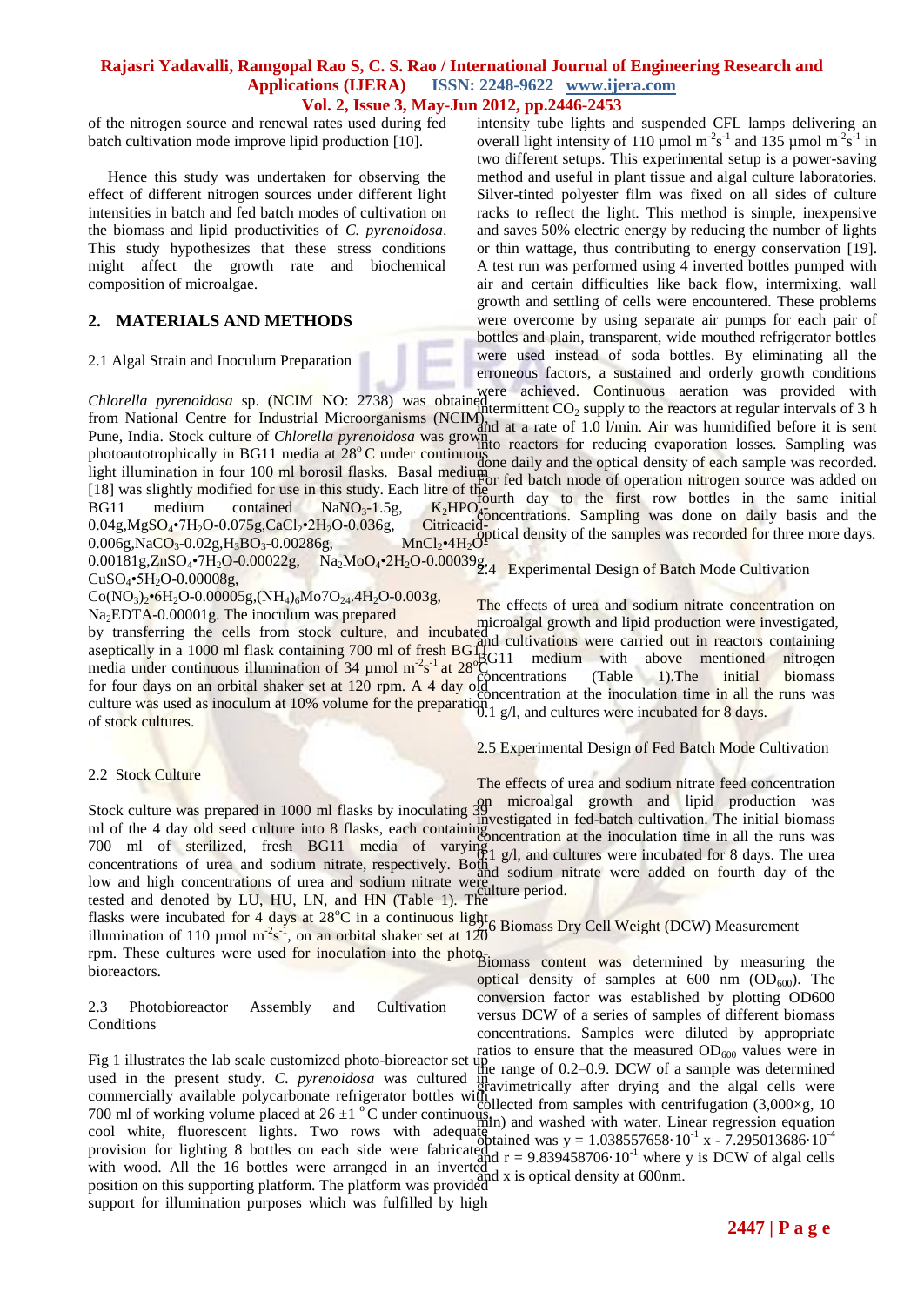2.7 Extraction and Estimation of Lipid Productivity

Extraction of lipid was done by a rapid method of total lipid extraction and purification [20]. The cells were harvested by centrifugation at 10,000 rpm for 10 min at 4°C. The cells were washed once with distilled water and centrifuged again. The pellet was then subjected to wet weight estimation and dried in oven for 2 h at 80°C. For 1 g of algal biomass, 2 ml of methanol and 1 ml of chloroform was added and kept for 18 hours at 25°C. The mixture was agitated in vortex for 2 min. 1 ml of chloroform was again added and the mixture was shaken vigorously for 1 min.1ml of distilled water was added and the mixture was mixed in a vortex again for 2 min. The layers were separated by centrifugation for 10 min at 2000 rpm. The lower layer was separated and the procedure was again repeated with the pellet. The two supernatants collected were allowed to stand for 2 h. Lower organic layer with the lipids was transferred to a clean pre-weighed vial (W1). Evaporation was carried out in hot air oven at 80°C for 50 min. The weight of the vial was again recorded (W2). Lipid yield was calculated by subtracting W1 from W2. The lipid productivity was calculated by the following equation:

# $P_{lipid} = \frac{C_{lipid} \, X \, DCW}{Time}$

Where P<sub>lipid</sub> is lipid productivity in g  $1^{-1}$  day<sup>-1</sup>, C<sub>lipid</sub> is lipid content of cells or lipid yield of the cells in g/g, DCW is dry cell weight g/l, and Time is the cultivation period in days.

## **3. RESULTS AND DISCUSSION**

#### 3.1 Batch mode

Biomass concentration increased with an increase in nitrogen concentration in the medium [21, 22]. The DCW of *C. pyrenoidosa* was found to be more when sodium nitrate was used as nitrogen source compared to urea indicating that sodium nitrate is the most preferred nitrogen source in batch mode. In batch mode, maximum dry cell weight (DCW) of 2.805 g/l was obtained in 8 days culture in HU-8 medium at 135  $\mu$ mol m<sup>-2</sup>s<sup>-1</sup> and 2.846 g/l in HN-8 medium at 135 µmol  $m<sup>-2</sup>s<sup>-1</sup>$  (Table 2). The DCW demonstrated a linear and positive correlation with increased light intensity.

The DCW increased by about  $332\%$  at 110 µmol m<sup>-2</sup>s<sup>-</sup>  $1$  in HU-8 medium, and by 200% in LU-1 medium, compared to the initial day DCW. Similar trends were observed in DCW even at 135  $\mu$ mol m<sup>-2</sup>s<sup>-1</sup> for HU-8 medium and the DCW increased by 44% at 135 µmol m<sup>-</sup>  $2s^{-1}$  when urea concentration was increased. In HN-8 medium the DCW increased by 370% at 135 µmol  $m<sup>-2</sup>s<sup>-1</sup>$ and by 330% at 110 µmol  $m<sup>-2</sup>s<sup>-1</sup>$  when compared to initial biomass. Our results are in accordance with few studies which indicated that there is a loss of biomass when *Botrycococcus sp. and Scenedesmus obliquus were* exposed to nitrogen deficient conditions [23, 24].

 As shown in Fig 2A and 2B, lipid yield increased with reducing nitrogen concentrations in the medium. Literature suggests that nitrogen is the most common nutritional-limiting factor triggering lipid accumulation in microalgal cells [14, 25, 26, 27]. In nitrogen limiting media, the lipid content usually increases in algae due to less susceptibility of lipid-synthesizing enzymes for disorganization than carbohydrate synthesizing enzymes due to nitrogen deprivation. Higher lipid yield of algae reduces lipid production costs and is an important parameter that determines the economy of algae biodiesel production**.**

 Maximum lipid yield of 0.534 g/l was reported in LN-1 medium at 110  $\mu$ mol m<sup>-2</sup>s<sup>-1</sup>. Further, it was also observed that as light intensity increased the lipid yield exhibited a slight reduction. In LU-1 medium, maximum lipid yield of 0.4 g/l was reported at 110 µmol  $m<sup>2</sup>s<sup>-1</sup>$ . The lipid yield decreased by 240% as urea concentration increased in the medium from 0.025% to 2% at 110 µmol  $m<sup>2</sup>s<sup>-1</sup>$  (Table 2). Similar trend was observed in the lipid yield even at 135  $\mu$ mol m<sup>-2</sup>s<sup>-1</sup>. The results suggest that lipid yield of *C. pyrenoidosa* decreases in the presence of urea even with increased light intensity.

At 110  $\mu$ mol m<sup>-2</sup>s<sup>-1</sup>, lipid productivity was 0.0808  $g/d.l$  and 0.0806  $g/d.l$  in LN-3 and LN-2 media, respectively. A maximum lipid productivity of  $0.093g/d.l$ ,  $0.091g/d.l$  and  $0.0908g/d.l$  was obtained in LN-3, LN-4 and LN-2 media at 135  $\mu$ mol m<sup>-2</sup>s<sup>-1</sup> respectively. In batch mode, the maximum lipid productivity obtained in LU-2 and LU-3 media 135 µmol  $\text{m}^2\text{s}^{-1}$  was 0.0677 g/d.l and 0.068 g/d.l respectively. At 110  $\mu$ mol m<sup>-2</sup>s<sup>-1</sup>, maximum lipid productivity of 0.0635  $g/d.l$  and 0.0626  $g/d.l$  was obtained in LU-2 and LU-3 media respectively (Fig.3A). Figure 3b showed that sodium nitrate was proved as better nitrogen source than urea in achieving more lipid yield .The lipid yield decreased by 318% at 110  $\mu$ mol m<sup>-2</sup>s<sup>-1</sup> and by 440% at 135  $\mu$ mol m<sup>-2</sup>s<sup>-1</sup> from lowest to highest nitrogen concentrations in the medium (0.025% to 2%). There was a sudden decrease of 85% in lipid yield at 110  $\mu$ mol m<sup>-2</sup>s<sup>-</sup>  $1$  when sodium nitrate concentration in the medium was increased from 0.15% to 0.5% and that of 88% decrease in lipid yield at  $135 \mu$ mol m<sup>-2</sup>s<sup>-1</sup>.

 In the present study, the increased lipid cell content in lower sodium nitrate concentration could be due to the following reasons. Low initial nitrogen concentrations in the medium will exhaust at low cell density since light can penetrate enough, resulting in enhanced metabolic flux from photosynthesis which might be channeled to lipid accumulation on a unit biomass basis**.** This observation suggests that cells accumulate large quantities of chlorophyll molecules when nitrogen source was abundantly available. Upon exhaustion of external nitrogen sources, the cells start to utilize chlorophyll as an intracellular nitrogen source.

#### 3.2 Fed Batch Mode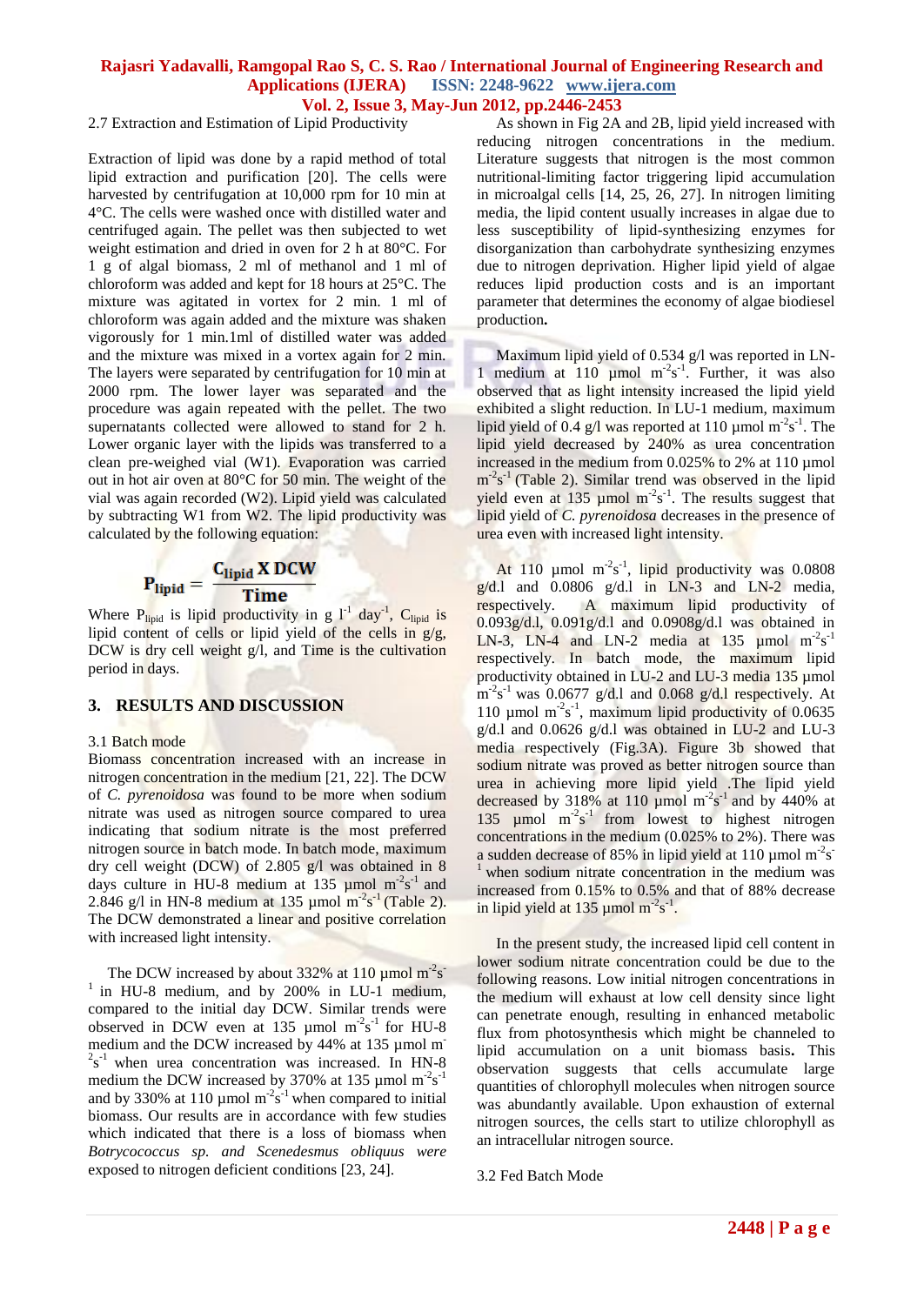Literature suggests that limited feeding of potassium nitrate for fed-batch cultivation of *Nannochloris* sp successfully increased the intracellular lipid yield by 30% over that of batch culture [10]. Our study demonstrated that lipid yield decreased with an increase in nitrogen concentration which is in correlation with the above findings. These observations are also in accordance with another report in which a 22 % drop in lipid yield was observed in *Nannochloris sp* when nitrate concentration increased from 0.9 mM/l to 9.9 mM/l [28]. Maximum DCW obtained by *C. pyrenoidosa* in 8 days in fed batch mode was 2.870 g/l in HU-8 medium and 3.061 g/l in HN-8 medium at 135  $\mu$ mol m<sup>-2</sup>s<sup>-1</sup>, respectively (Table 3). As in the case of batch mode, the biomass concentration increased with an increase nitrogen concentration and the DCW increased with increased light intensities. The DCW increased by 12% in fed batch compared to batch mode in 2% HU-8 medium when the light intensity increased from 110 to 135  $\mu$ mol m<sup>-2</sup>s<sup>-1</sup>. At the end of 8<sup>th</sup> day the DCW showed an increase of 378% in HU-8 medium at 135  $\mu$ mol m<sup>-2</sup>s<sup>-1</sup> and by 329% at 110  $\mu$ mol m<sup>-2</sup>s<sup>-1</sup> respectively (Table 3) which is supported by our earlier studies where we observed that light intensity is directly proportional to the growth of *C. pyrenoidosa*[29].

 In HN-8 medium a 410% increase in DCW was observed at 135  $\mu$ mol m<sup>-2</sup>s<sup>-1</sup> from initial to final day and it increased by 352% in 110  $\mu$ mol m<sup>-2</sup>s<sup>-1</sup>. However, there was a slight increase of 6% in DCW in HN-8 medium when compared to HU-8 medium at  $135 \mu$  mol m<sup>-2</sup>s<sup>-1</sup>. Like in batch mode sodium nitrate was best source of nitrogen when compared with urea for *C. pyrenoidosa*  biomass production.

 In lowest urea concentration a maximum lipid yield of 0.453  $g/g$  was obtained at 110 µmol m<sup>-2</sup>s<sup>-1</sup> while at 135 umol m<sup>-2</sup>s<sup>-1</sup> it reduced to 0.425 g/g. As in batch mode as urea concentration increased lipid yield decreased at both the light intensities. As indicated in figure 3a lipid yield decreased by 7% in lowest urea concentration as light intensity increased from 110 to 135  $\mu$ mol m<sup>-2</sup>s<sup>-1</sup>. Maximum lipid productivity of 0.082 g/d.1 and 0.081  $g/d.1$  were obtained at 135 µmol m<sup>-2</sup>s<sup>-1</sup> in LU-3 and LU-4 media respectively. A 20% increase in lipid productivity was observed when urea was used as nitrogen source in the medium at 135 µmol  $m<sup>2</sup>s<sup>-1</sup>$  in fed batch compared to batch mode (Fig. 3A and 3B).

 Interestingly in both modes of cultivation (batch and fed batch) maximum lipid productivity was obtained in LU-3 medium. While maximum lipid yield of 0.585 g/g was observed in LN-1 medium at 110  $\mu$ mol m<sup>-2</sup>s<sup>-1</sup>, it decreased by 7% from 110 to 135  $\mu$ mol m<sup>-2</sup>s<sup>-1</sup>(Table 3). Similar to batch mode, the lipid yield decreased as nitrate concentration is increased when sodium nitrate is used as nitrogen source (Fig.2B). In lowest nitrogen source, a 10 % increase in lipid vield was observed at 110  $\mu$ mol m<sup>-</sup>  $2s^{-1}$  from batch to fed batch mode of operation.

At 135 µmol  $m<sup>2</sup>s<sup>-1</sup>$ , lipid productivity was maximum viz, 0.103 g/d.l, 0.097 g/d.l, 0.0963 g/d.l in LN-3, LN-4, and LN-2 media, respectively. In LN-3 medium, maximum lipid productivity of 0.092 g/d.l was observed at 110  $\mu$ mol m<sup>-2</sup>s<sup>-1</sup>. Interestingly here too LN-3 resulted in highest lipid productivity as in batch mode. Also it is apparent from figures 3A and 3B that lipid productivity increased from batch to fed batch at both light intensities. Our results are in agreement with other such studies which employed intermittent addition of nitrate for fedbatch cultivation of green algae and cyanobacteria to enhance the lipid yield [30].

## **4. CONCLUSION**

*Chlorella pyrenoidosa* growth was directly proportional to the concentration of nitrate in the medium. As nitrate source is increased in the medium enhancement in biomass concentration was observed. It was also observed that lipid yield increased in nitrogen limiting conditions. In the present study it was observed that lipid productivity increased with an increase in light intensities and this could be due to the increase in biomass concentration. Maximum lipid productivity (0.103 g/d.l) was obtained at 135  $\mu$ mol m<sup>-2</sup>s<sup>-1</sup> in LN-3 medium in fed batch mode of cultivation. *C. pyrenoidosa* prefers sodium nitrate as nitrogen source than urea in photoautotrophic conditions where it exhibited lipid enhancement of *C. pyrenoidosa.* We conclude that fed batch mode effectively enhanced the lipid productivity of *C. pyrenoidosa* when sodium nitrate was selected as nitrate source making it an important option in the cultivation of microalgae.

#### **ACKNOWLEDGEMENTS**

We thank the Management of Sreenidhi Institute of Science and Technology (SNIST) for their financial support in carrying out this in-house project.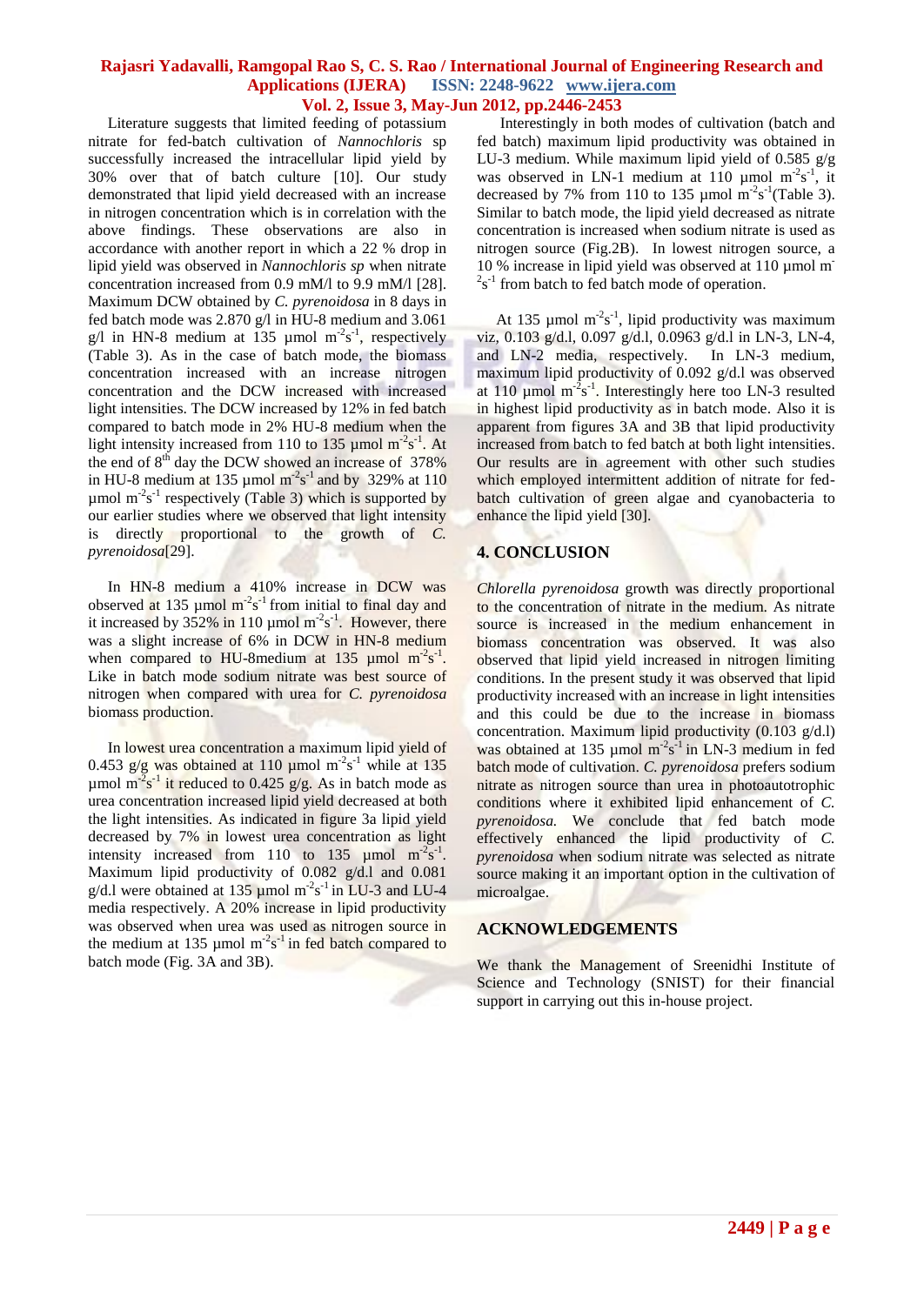#### **REFERENCES**

- 1. Y.Chisti, Biodiesel from microalgae, *Biotechnol Adv, 25, (2007), 294–306.*
- *2.* P.Spolaore, C.Joannis-Cassan, E.Duran, and A.Isambert, Commercial applications of microalgae, *J. Biosci. Bioeng, 101, (2006), 87–96.*
- *3.* K.Tsukahara and S.Sawayama, Liquid fuel production using microalgae, *J. Japan. Petro.Institute, 48, (2005), 251–259.*
- *4.* Y.Li, M.Horsman, B.Wang, N.Wu and C.Q.Lan, Effects of nitrogen sources on cell growth and lipid accumulation of green alga *Neochloris oleoabundans*, *Appl. Microbiol. Biotechnol, 81, (2008), 629–636.*
- *5.* Z.Y Liu, G.C Wang and B.C Zhou, Effect of iron on growth and lipid accumulation in *Chlorella vulgaris*, *Bioresour. Technol, 99, (2008), 4717–4722.*
- 6. N.Usui and M.Ikenouchi, The biological  $CO<sub>2</sub>$ fixation and utilization project by RITE(1): Highlyeffective photobioreactor system, *Energy Convers Manag, 38, (1997), S487–S492.*
- *7.* Y.Chisti, Biodiesel from microalgae beats bioethanol, *Trends Biotechnol,26, (2008),121*-*131.*
- *8.* P.Yingshen Zhijian , Y.Wenqiao and M.Enrong, Effect of nitrogen and extraction method on algae lipid yield, *Int J Agric & Biol Eng,2, (2009),51-57.*
- *9.* A.M Illman, A.H Scragg and S.W Shales, Increase in Chlorella strains calorific values when grown in low nitrogen medium, *Enzyme Microb. Technol, 27, (2000), 631–635.*
- *10.* M.Takagi, K.Watanabe, K.Yamaberi and T.Yoshida, Limited feeding of potassium nitrate for intracellular lipid and triglyceride accumulation of *Nannochloris sp* UTEX LB1999, *Appl. Microbiol. Biotechnol, 54, (2000),112–117.*
- 11. S.V Khotimchenko and I.M Yakovleva , Lipid composition of the red alga *Tichocarpus crinitus* exposed to different levels of photon irradiance, *Phytochemistry , 66, (2005), 73–79.*
- *12.* W. Xiong, X. Li, J.Xiang and Q.Wu, High-density fermentation of microalga Chlorella protothecoides in bioreactor for microbiodiesel production, *Appl Microbiol Biotechnol , 78, (2008), 29–36.*
- *13.* H.Xu, X.Miao and Q.Wu, High quality biodiesel production from a microalga Chlorella protothecoides by heterotrophic growth in fermenters, *J. Biotechnol, 126, (2006), 499-507.*
- 14. T.G Tornabene, G.Holzer, S.Lien and N.Burris, Lipid composition of the nitrogen starved green alga *Neochloris oleoabundans*, *Enzyme Microb.Tech, 5, (1983), 435–440.*
- *15.* Y.Li and J.G Qin, Comparison of growth and lipid content in three *Botryococcus braunii* strains, *J Appl Phycol, 17, (2005), 551–556.*
- 16. P.Metzger and C.Largeau, *Botryococcus braunii:* a rich source for hydrocarbons and related ether lipids, *Appl Microbiol Biotechnol, 66, (2005), 486–496.*
- 17. C.H Hsieh and W.T Wu., Cultivation of microalgae for oil production with a cultivation strategy of urea

limitation, *Bioresour. Technol, 100, (2009), 3921- 3926.*

- *18.* R.Rippka, JB.Deruelles, M.Herdman and RY.Stanier, Assignments strain history and properties of pure cultures of Cyanobacteria, *J. Gen. Microbiol, 111, (1979), 1-61.*
- 19. R.S RaviKanth, K.Uma Devi and A.K.P Akbar,Utility of a reflector for energy saving in plant tissue and algal culture laboratories, *Curr. Sci, 99, (2010),569-570.*
- *20.* E.G Bligh, and W.J Dyer, A rapid method of total lipid extraction and purification, Can. *J.Biochem. Physiol, 37, (1959), 911-917.*
- *21.* N.Subhasha, P.RMonika and S.Rupali, Effect of Nitrogen on Growth and Lipid Content of *Chlorella pyrenoidosa*, *Am. J.Biochem. Biotechnol, 7, (2011), 126-131.*
- *22.* H.Hu and K.Gao, Response of growth and fatty acid compositions of *Nannochloropsis* sp. to environmental factors under elevated  $CO<sub>2</sub>$ concentration, *Biotechnol Lett, 28, (2005),987-992.*
- *23.* C.Yeesang and B.Cheirsilp, Effect of nitrogen, salt, and iron content in the growth medium and light intensity on lipid production by microalgae isolated from freshwater sources in Thailand *Bioresour.Technol, 102, (2011),3034-3040.*
- *24.* S.Mandal and N.Mallick, Microalga *Scenedesmus obliquus* as a potential source for biodiesel production, *Appl. Microbiol. Biotechnol, 84, (2009), 281-291.*
- 25. I.Khozin-Goldberg, C.Bigogno, P.Shrestha and Z.Cohen, Nitrogen starvation induces the accumulation of arachidonic acid in the freshwater green alga *Parietochloris incisa* (Trebuxiophyceae), *J Phycol, 38, (2002), 991–994.*
- *26.* I.Khozin-Goldberg, P.Shrestha and Z.Cohen, Mobilization of arachidonyl moieties from triacylglycerols into chloroplastic lipids following recovery from nitrogen starvation of the microalga *Parietochloris incise, Biochim Biophys Acta Mol Cell Biol Lipids, 1738, (2005), 63–71.*
- *27.* M.Takagi, Karseno and T.Yoshida, Effect of salt concentration on intracellular accumulation of lipids and triacylglyceride in marine microalgae *Dunaliella* cells, *J. Biosci. Bioeng, 101, (2006), 223–226.*
- *28.* M.Takagi, K.Watanabe, K.Yamaberi and T.Yoshida. , Limited feeding of potassium nitrate for intracellular lipid and triglyceride accumulation of Nannochloris sp. UTEX LB1999, *Appl. Microbiol. Biotechnol, 54, (2000),112-117.*
- *29.* Y.Rajasri, C.SRao, D.R.Chandrakanth, K.S.R.Sivasai and S.Ramgopal.R, Effect of different culture media on cell concentrations of C*hlorella pyrenoidosa* under photoautotrophic conditions*, Int. J. Nat. Eng. sci, 4, (2010),53-57.*
- *30.* H.F Jin, B.R Lim and K.Lee, Influence of nitrate feeding on carbon dioxide fixation by microalgae, *J. Environ. Sci. Health Part A-Toxic/Hazard. Subst. Environ. Eng, 41, (2006), 2813–2824.*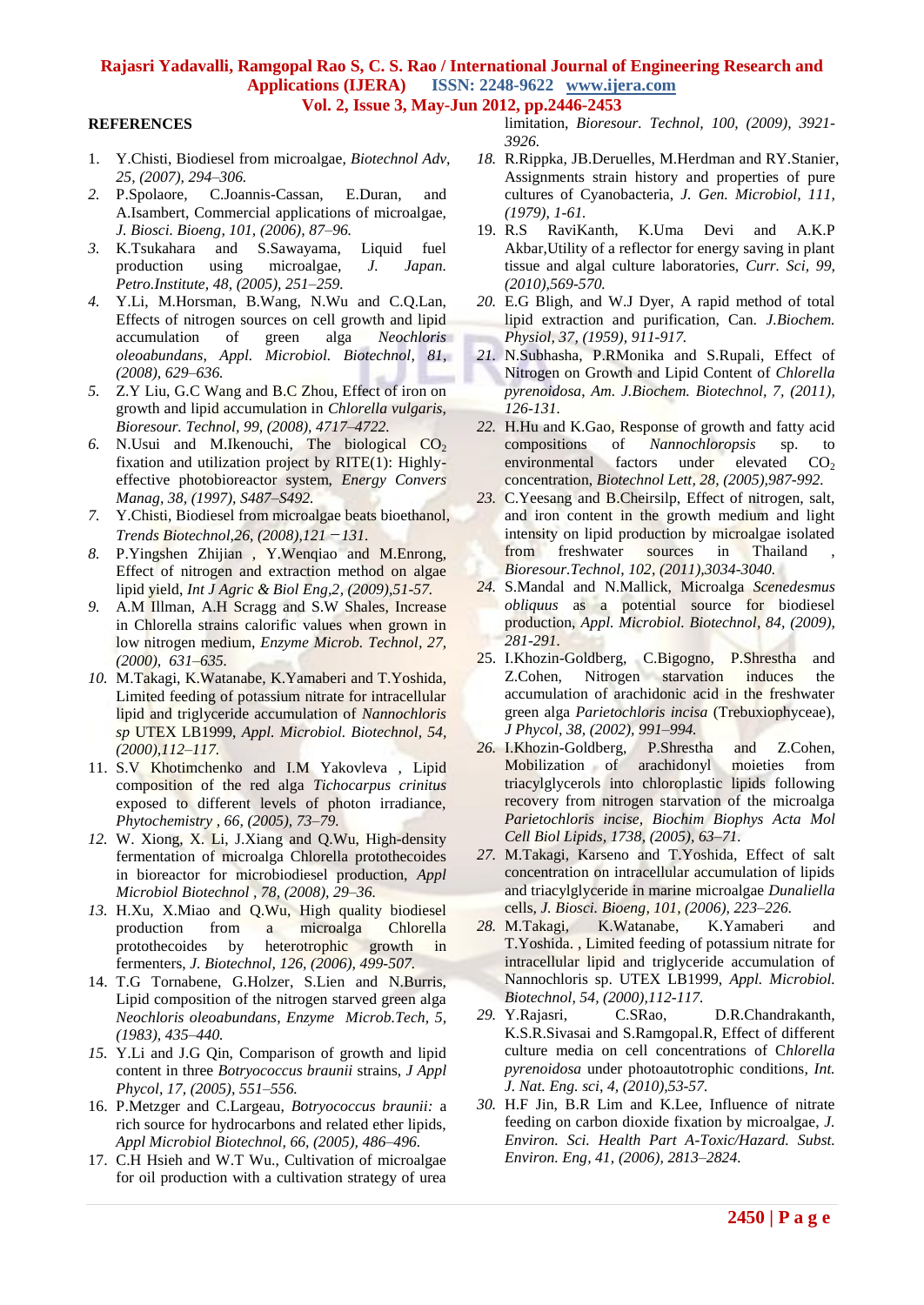

Figure 1 : Customized laboratory scale photo bioreactor set up



#### **FIG. 2A and 2B**.

Figure 2A and 2B: The effect of Urea and Sodium nitrate on lipid yield in batch and fed batch modes at 110 and 135  $\mu$ mol m<sup>-2</sup>s<sup>-1</sup>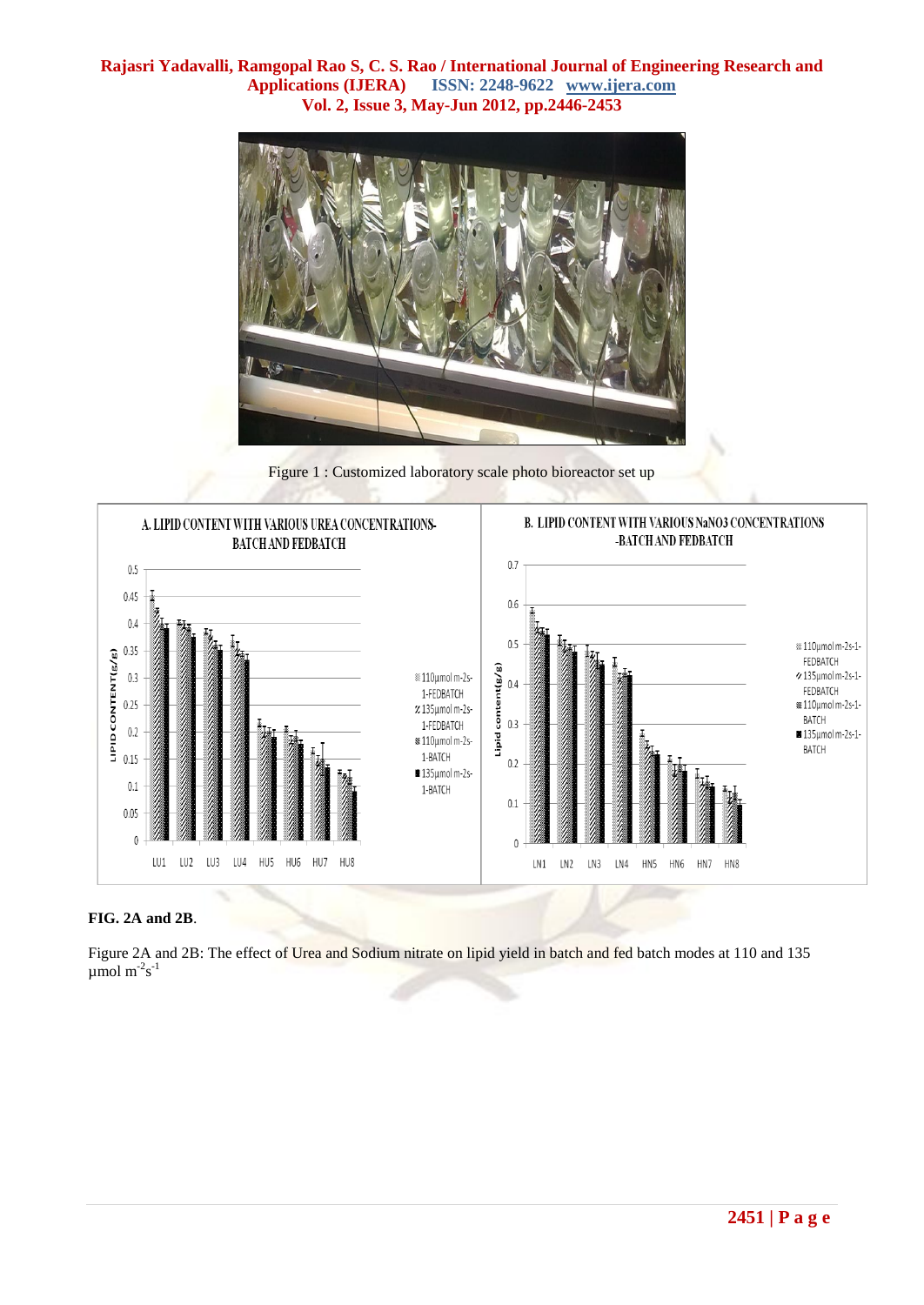

Figure 3A and 3B: The effect of Urea and Sodium nitrate on lipid productivity in batch and fed batch modes at 110 and 135 µmol  $m^2s^{-1}$ 

TABLE 1: Concentration of Urea and Nitrate as nitrogen source used in the present study

| S. No          | <b>Nitrogen Source</b><br><b>Concentration (g/l)</b> | <b>Medium Label</b> |  |  |  |
|----------------|------------------------------------------------------|---------------------|--|--|--|
| $\mathbf{1}$   | 0.025                                                | $LU-1$              |  |  |  |
|                |                                                      | $LN-1$              |  |  |  |
| $\overline{2}$ | 0.05                                                 | $LU-2$              |  |  |  |
|                |                                                      | $LN-2$              |  |  |  |
| 3              | 0.1                                                  | $LU-3$              |  |  |  |
|                |                                                      | $LN-3$              |  |  |  |
| $\overline{4}$ | 0.15                                                 | $LU-4$              |  |  |  |
|                |                                                      | $LN-4$              |  |  |  |
| 5              | 0.5                                                  | $HU-5$              |  |  |  |
|                |                                                      | $LN-5$              |  |  |  |
| 6              | 1.0                                                  | $HU-6$              |  |  |  |
|                |                                                      | $LN-6$              |  |  |  |
| 7              | 1.5                                                  | $HU-7$              |  |  |  |
|                |                                                      | $LN-7$              |  |  |  |
|                |                                                      | $HU-8$              |  |  |  |
| 8              | 2.0                                                  | $LN-8$              |  |  |  |

LU represents Low Urea concentration, LN represents Low Sodium nitrate concentration, HN represents High Sodium nitrate concentration and HU represents High Urea concentration.